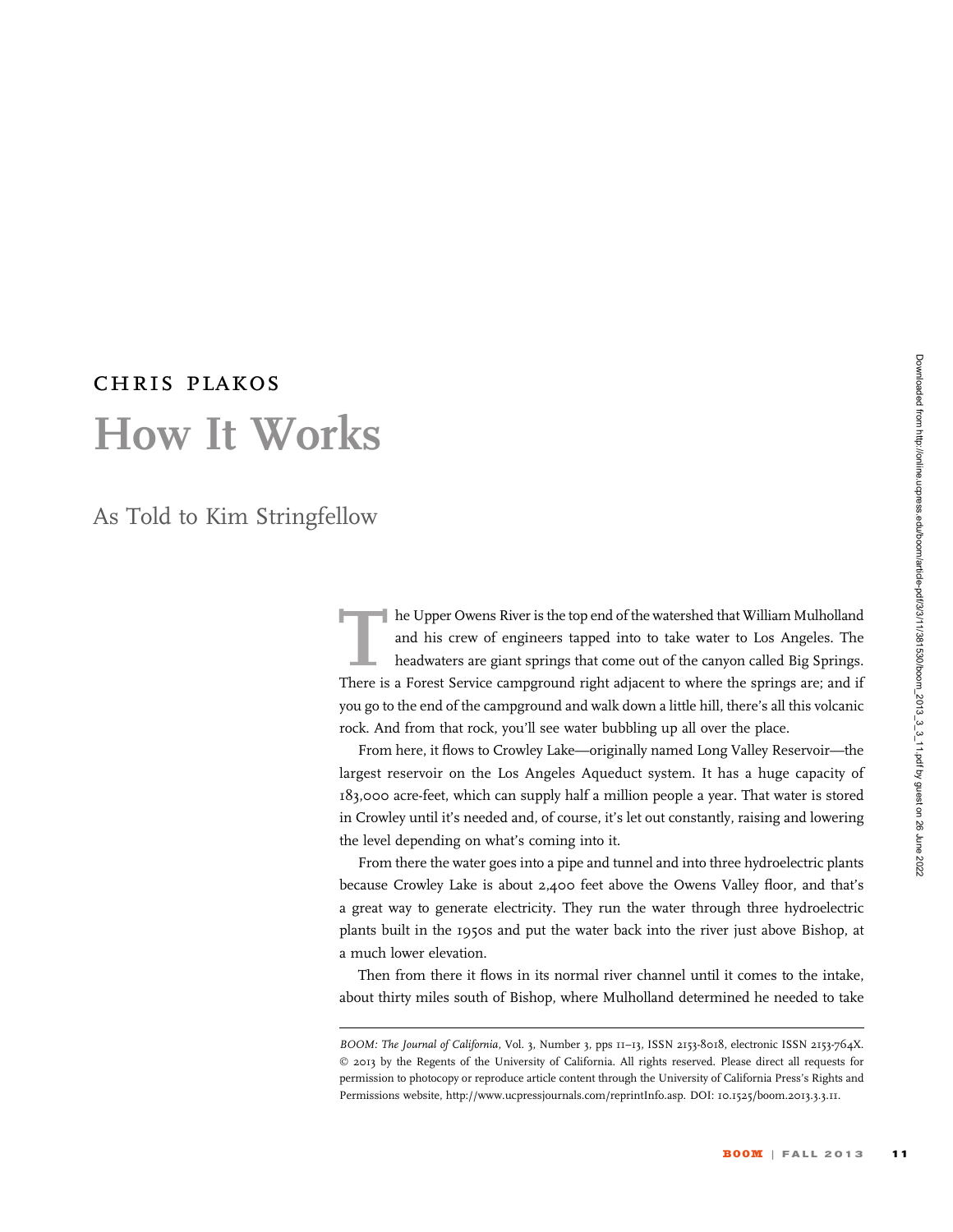The headwaters are giant springs that come out of the canyon called Big Springs.

the water out of the original Owens River channel and put it into an artificial conveyance system—the aqueduct—so he could take it all the way to Los Angeles via gravity. There's no pumping on the system; it all flows downhill via gravity. The other way to think about it is that the aqueduct intake is the one place where, from there south, everything is at a lower elevation. Water is taken out of the river and put into the aqueduct. It's amazing. For a stretch of about 10 miles, it only drops about a foot per mile; it's a very gradual flow. Most of the section in the Owens Valley is open to air.

We have an unlined stretch—I call it the ''big ditch''; it's just a 40-foot wide ditch—that the water flows in. The groundwater is so high in that portion of the Owens Valley that it makes water. More water comes in than is lost to groundwater infiltration.

Then it goes into a lined concrete channel that's open to air for about another 35 miles and in the south end of the valley. Once the aqueduct skirts around Owens Lake, it spills into Hayley Reservoir. There are actually two reservoirs there; both are fairly long and narrow.

From there south, the water is all in conduit tunnel and pipe, all the way to Los Angeles; and it first appears at the LA Aqueduct filtration plant at the intersection of Interstate 5 and Highway 14, just above Los Angeles.  $\, {\bf B} \,$ 

## **Note**

Transcribed from Kim Stringfellow's There It Is—Take It! project. Chris Plakos is a public relations officer with the Los Angeles Department of Water and Power.